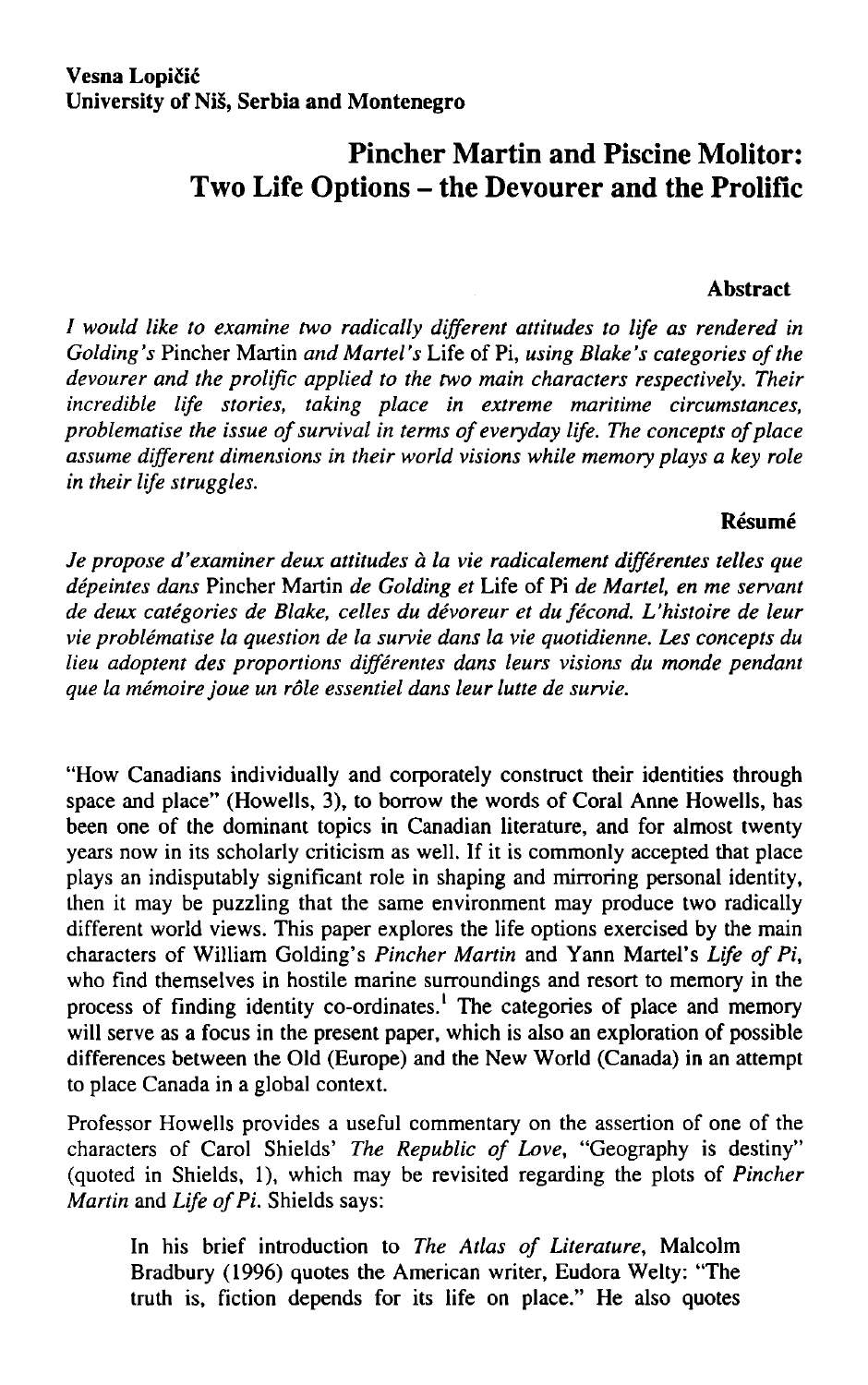Herman Melville: "nearly all literature, in one sense, is made up of guide-books." Characters have to live somewhere, actions require locations, so  $-$  at the very least  $-$  geography functions as a container for plot. But the relationship between geography and literature goes far beyond this prosaic function. (Shields, 1)

However prosaic, the relationship between geography and destiny is far from simple. The significance of location is probably most self-evident on the individual level. Physical geography, region, cityscape, neighbourhood, class position, gender, political orientation, etc. often critically affect one's personality, imposing a pattern which does not only develop organically from the inside but also moulds the individual from the outside.

Anthony Burgess is only one among many who contend that literature depends for its life on place, referring to English literature: "But to a writer, geography seems to be more important than history, and it is the geography of England that is perpetually reflected in its literature, far more than the pattern of events which we call history of a nation. England is an island, and the sea washes its literature as much as its shores" (Birgess, 11). He also recognises the influence of geography on identity formation just as Howells, who points out the relationship between geography and character building:

Interestingly, cultural geographers based in Canada have been especially interested in the conjunction of literary and geographical studies. Perhaps this is unsurprising, given Canada's reputation both for introspection and as a country famously renowned for "having too little history, too much geography", yet where the vast majority of the population live in urban settlements that occupy only a tiny proportion of the land surface and have only occasional contact with the vast non-urban area. In these circumstances, it is little surprise that landscape is drenched in mythology, nor that novelists have paid so much attention to the role of landscape in shaping and mirroring personal identity. (Howells, 2-3)

Geography is surely an inescapable container for life and if literatuře is the mirror of life, geography consequently becomes a container for plot, as stated by Howells. The question is: what sort of plot can be expected if geography is reduced to its most placid? In an interview with Sabina Sielke, Yann Martel explains his choice of strange setting for *Life of Pi:* 

I tend not to be interested in autobiography, for two reasons. In a generál way, I don't find the ego that interesting. I would rather have a normal character face extraordinary circumstances than an extraordinary person face normal circumstances. Maybe this is the influence of religion, or philosophy, or asceticism, or whatever  $$ but I find the good life is the one where you tend to shush the ego, where you forget yourself. Not to the point of desolation or selfdestruction or denial, but I do dislike this sort of very Western dwelling on one's little sores, little opinions, little life. This is a generalisation, but I am not really interested in psychological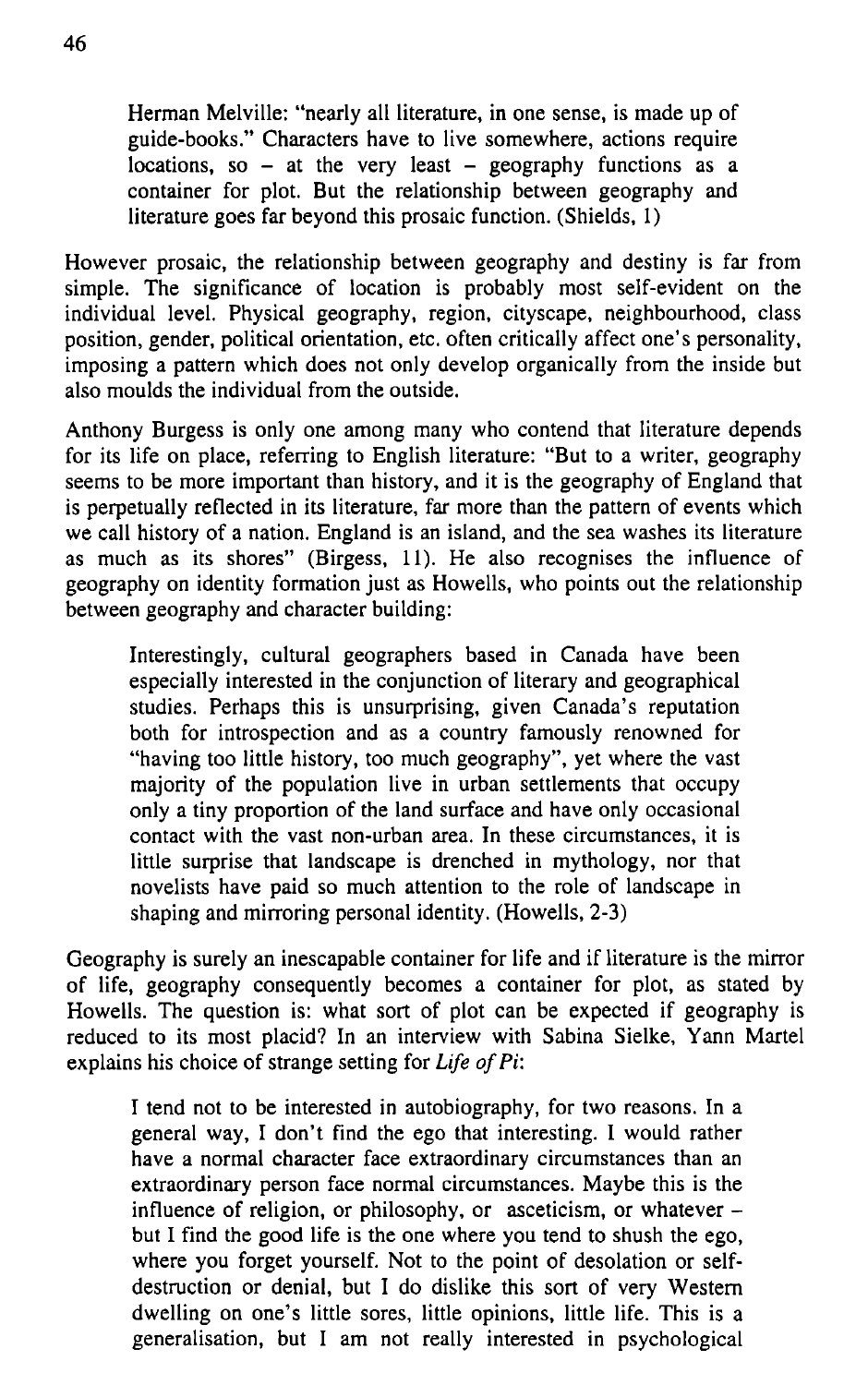novels. I'd rather take a character, put him or her in unusual circumstances and see how he or she evolves than have a novel set inside a room where the character endlessly dreams away. (Sielke, 14)

In this context, if all determinants of location are obliterated, if the city, neighbourhood, home, family, disappear, if the only spatial dimension remaining is the horizontal surface of the ocean, the question remains: what action can take pláce there to constitute the plot? What sort of fiction can be created located in a pláce which requires a blank-paged guidebook?

The answer is: probably the one of the highest rank, the fiction that functions most metaphorically, as exemplified by Coleridge's *The Ancient Mariner.* The vast expanses of the ocean stand for existential options, for the blank page of life to be inscribed by the two castaways, Pincher and Pi, who therefore represent essential humanity.

The plots of these two novels begin in a realistic manner. Pincher Martin is a naval war-time officer on board of a man-of-war while Piscine Molitor is an adolescent on board of a cargo ship bound for Canada. Pincher is British, an excoloniser, Piscine Indián, a former colonee. The differences between them are as wide as the ocean but just as they accidentally share the same initials,  $P.M.,$  they also share common human potentials. Likewise, they experience the same type of life crisis which will put their humanity to the most severe test and force them to reconstruct their identities in the most discouraging of all places. At the moment of shipwrecks, the novels shift from realism into a fictional space of existential drama staged on the metaphorical sea of life alternatives. It is therefore possible to interpret these novels following the three chronological and symbolic stages identifiable in both of them: the stage of rebuilding one's identity after the fall, the stage of its manifestation in practical life, and the stage dealing with the identity co-ordinates at the present moment.

The first stage after the fall concentrates on the reconstruction of identity through memory. The two castaways have to secure both physical and psychic survival in an uncharted territory of the ocean. The location of "here" is unknown which makes the process of transforming it into home a heroic feat.<sup>2</sup> The only possible way of achieving it in the midst of the ocean is by resorting to the mind and its potentials, which is what our castaways do. Imagination helps them create subjective visions based exclusively on memory so that physical geography becomes mental landscape and physical survival critically dependent on psychic disposition. All of Pi's subsequent life will be inseparable from memories as the narrator realises: "Memory is an ocean and he bobs on its surface" (42). The quality of past life remembered at the moment of crisis tums into the building materiál for identity reconstruction.

Widdis and others give particular attention to how "Identity develops as people engage in placemaking, i.e., 'the way all of us as human beings transform the places in which we find ourselves into places in which we live'" (Widdis, 50). That Martin and Molitor have to engage in placemaking in the blank space of their unfortunate surroundings may be propitious after all since they are given an opportunity to improve their old and perhaps develop new identities in an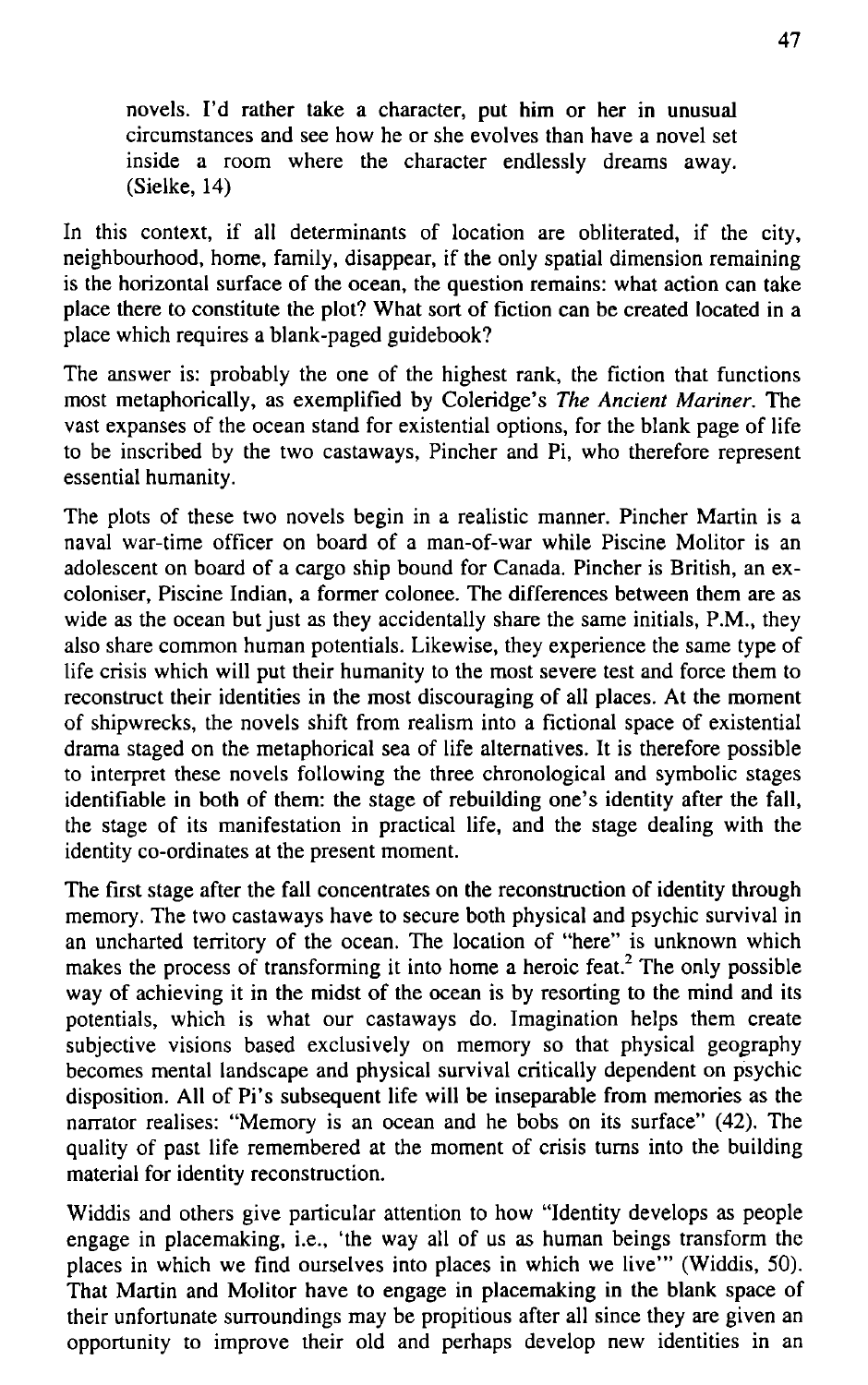endeavour to accommodate to new circumstances. If "identity is a concept that is both discovered and invented" (Widdis, 51) then theirs was not invented afresh but re-discovered in a mental stmggle to survive. They are archetypal pioneers who first have to discover themselves in order to be able to discover their homeland. In this sense, who-ness precedes where-ness in a joumey of discovery, while memory and imagination are the means whereby the old identity is reconstructed by both Pincher and Piscine.

In this context, the nicknames these characters have are more than revealing being symbolic of their life pattems. Martin's first name is Christopher, the lightbearer, standing for the noble and godly potentials of human nature. However, he betrayed the divine gifts in his previous life and fully deserved the nickname of Pincher:

This painted bastard here takes anything he can lay his hands on. Not food, Chris, that's far too simple. He takes the best part, the best seat, the most money, the best notice, the best woman. He was bom with his mouth and his flies open and both hands out to grab. He's a cosmic case of the bugger who gets his penny and someone else's bun. (120)

In Blake's terminology, he is a devourer, a self-centred selfish personification of Greed who efficaciously destroys not only himself in all possible meanings of the word but spreads pestilence all around, to the point of murder. One act of unmotivated hatred and violence ironically tumbles him overboard in a metaphorical fall into moral, and therefore existential nothingness. His past life offers no room for redemption and when he hits the water, Pincher drowns.

Unlike Pincher, when Molitor is thrown overboard, providence places a lifeboat under him which is thoroughly deserved by his conduct in previous life. This is symbolically implied in his nickname, the mathematical symbol  $\pi$ , which he chooses himself in preferment of his given name, the ridiculous and embarrassing Piscine, thus saving himself from a life-time of discomfort. Though only a boy, he proves his potential for creative problem solving by, for example, practising three different and opposed religions at once. He represents Blake's category of the Prolific, believes there is "no greatness without goodness" (87) and opens himself up to life and new beginnings:

I never thought finding myself confined in a small space with a spotted hyena would be good news, but there you go. In fact, the good news was double: if it weren't for the hyena, the sailors wouldn't have thrown me into the lifeboat and I would have stayed on the ship and I surely would have drowned. (110)

Therefore, Pi survives the fall. While the nickname 'Pincher' connotes the exclusively rational approach to life of Martin, Molitor's nickname Pi stands for the irrational, or better transcendental vision of life, encoded in the mathematical symbol  $\pi$ . It is significant that  $\pi$  is only one of the irrational transcendental numbers which are, incidentally, more numerous than non-transcendental numbers. It was probably Martel's intention to make the reader recognise the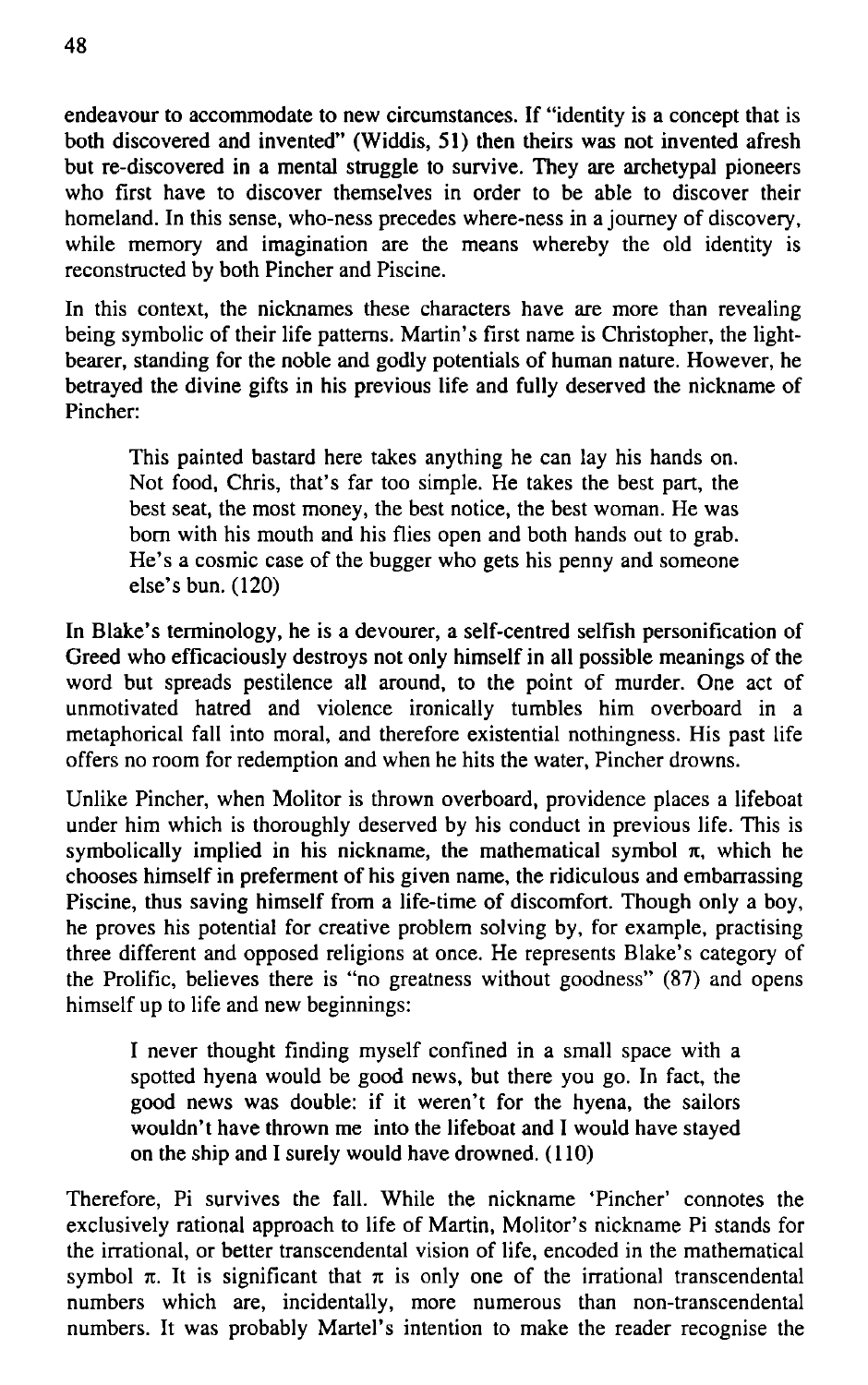disproportion between the devourer and the prolific, the destructive and the creative, the rational and the visionary, by placing Pi at odds with everybody else, especially the two investigators at the end of his ordeal. To create a fully functional society (evolutionary stable strategy), there should be a majority of people like Pi with a minority of people like the investigators, or Pincher Martin for that matter. The nicknames are representative of their personalities so that Pi sees options which are invisible to Pincher, and it is only logical that he survives while Pincher drowns.

If the first phase of the two novels deals with the reconstruction of identity formed in the past, the second phase recounts the ways of practical manifestations of personality traits specific for each of the characters. It is taken up with different survival techniques employed by Pincher and Pi. Namely, though Pincher drowns, he refuses to die and instead struggles with all the mental, and probably instinctual power he can summon to beat this last adversary, death. Yann Martel refers to the natural phenomenon of death which he explores in literary terms:

And death is rich metaphorically. Iť s the basis of all religion. If we didn't die, I don't think there would be religion. So, looking at death is yet another approach to the other. And death, violence, and fear are phenomena that impel us to change. Some change is selfwilled, some, through fear of death, is forced upon us. (21)

However, the category of change does not apply to Pincher Martin. His imagination restores his old self as a patchwork of memorised scenes drawing up a permanent pattern of behaviour which he, for the last time, now imposes on his environment. Pincher imagines a rock from a memory of an extracted tooth, colonises it, charters it with streets, maps it with names, completely subordinates it to his will. His master mentality cannot imagine any other alternative to overpowering and defeating the other from which he is separated by the boundaries of his own self. Memory cannot help him reconnect nor can his concept of religion relate him to what is out there, the boundaries of his self being impermeable and definite. Finally, he cannot adapt even to the environment of his own body, which is now a dead body, and he rejects and discards it, isolating himself in the dark, inscrutable centre of his self-awareness, out of where he suspiciously watches the world for the signs of the coming extinction<sup>3</sup>. He triumphantly exclaims: "I am who I was" (131) and in fact damns himself to etemal hell of egotism. It is an incredible life option, characteristic of the devourers, who aggressively instrumentalise their environment and selfishly subject it to their own will. It is incredible in the sense of being depleted, reductionist, dehumanising, yet it is frequently practised and almost taken as a norm.

On the other hand, Pi seems to be perfectly aware of the moral traps disregarded by Pincher. He says: "When your own life is threatened, your sense of empathy is blunted by a terrible, selfish hunger for survival" (120). Though younger, he is wiser than Pincher since his imagination helps him transgress the boundaries of the self; curiosity and the ability to wonder make him watch and perceive the beauty of the other while "the empathetic imagination" (17) does not allow him to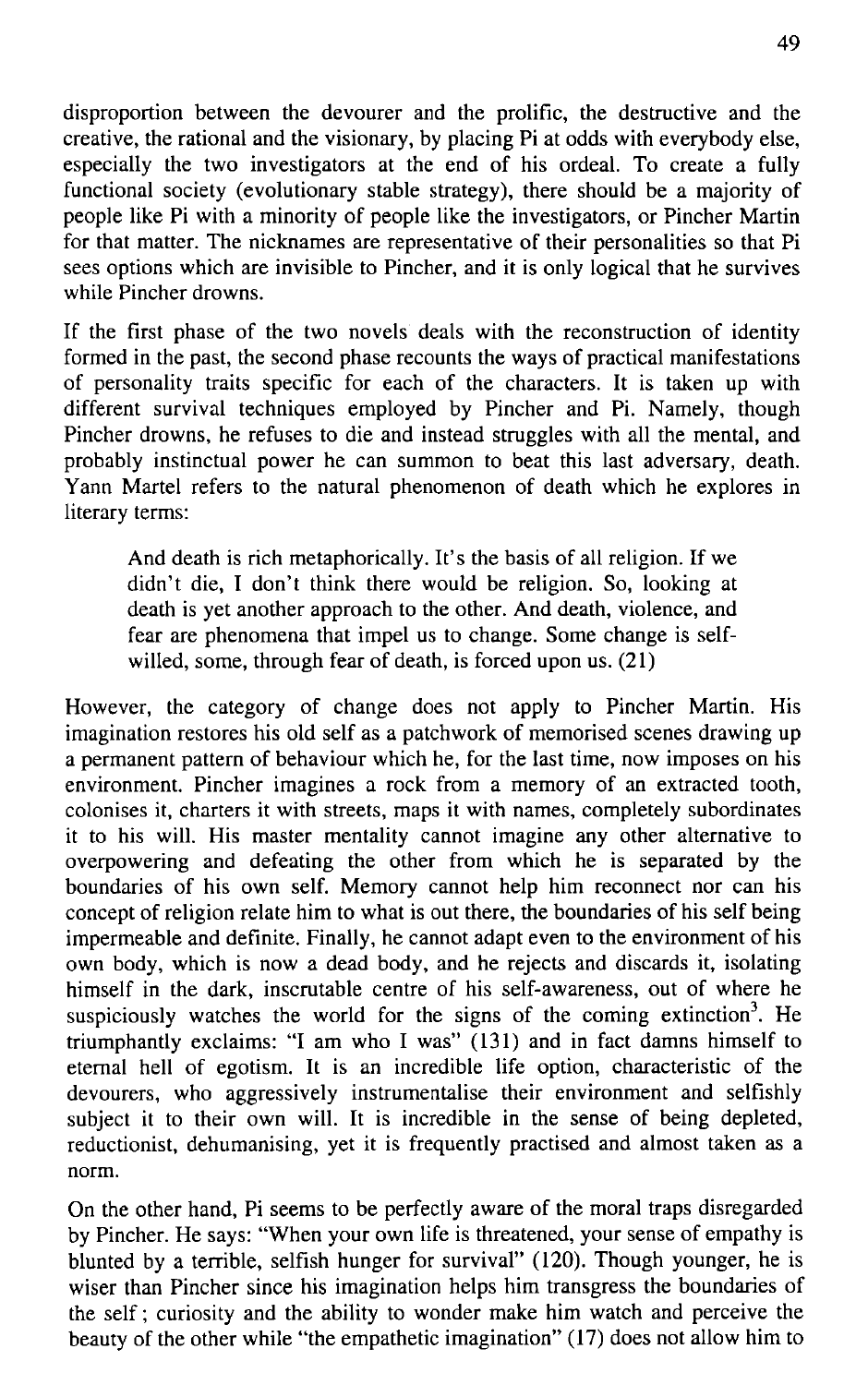inflict more pain than necessary for survival. Pi clearly reflects Martel's point of view who asks: "Is life about being powerful? Is that the whole picture? *What is the picture?"* (17). Pincher Martin's answer to these questions would be affirmative, "Domination, identity" (191) and as for his picture, he throws these words at God: "I have created you and I can create my own heaven" (196).

Pi's picture is different. He believes that "[f]aith in God is an opening up, a letting go, a deep trust, a free act of love" (208). Temporary lack of faith is compared to blackness always driven away by memories of his lost family, his religious teachers, the beloved zoo, the dreams which became his legacy: "The blackness would stir and eventually go away, and God would remain, a shining point of light in my heart. I would go on loving" (209). Obviously, Pi's universe revolves round the axes of the heart, while Pincher's hinges on that of the mind. Pi also reconstructs his old self by establishing the only possible relationship with the tiger he has to share the lifeboat with  $4$  – the relationship of respect. It is quite consistent with his earlier personality pattern spontaneously established on love and trust. In his mature age he can explain it logically: "To choose doubt as a philosophy of life is akin to choosing immobility as a means of transportation" (28). He grasps the truth which is a key to his survival: "It was not a question of him or me, but of him *and* me" (164). This sound ecological and existential philosophy saves his life and he survives for seven months on the open sea, proving that miracles can happen and that another incredible alternative to Pincher's is also plausible: preserving oneself not at the expense but to the benefit of the other. Such an altruistic life option may seem incredible in an age of individualism, alienation, competition, but Pi survives and prospers in his modest way, filling up his human dimensions with graceful ease. Clearly, different survival techniques of the two men correspond to the quality of their existence after the fall.

The third phase of the two novels deals with the present moment. In *Pincher Martin* that is the moment when Pincher's dead body is discovered on the shore. The officers watch the remains in a lifebelt pitifully and quite confidently conclude he drowned on the spot since not even his sea-boots had been kicked off. Their comments, however, only bring to doubt the reliability of objectively perceived reality, since there is no telling whether the spark of life still flickers in Pincher's stubbom dark centre or not. He drowned on the first page of the novel, his dead body is washed ashore on the last, and his existential drama took place in between. Yet, exactly what happened in between makes one feel the transcendental drama is not over. More likely, it is an equivalent to eternal damnation, to biblical hell, to a life void of any moral sense. One of the officers compares Pincher's body to a derelict lean-to on the shore: "Broken, defiled. Returning to the earth, the rafters rotted, the roof fallen in  $-$  a wreck" (207). Unawares, he passes comment on the whole western civilisation represented by both Pincher and himself. It is a construct built on religious, political and moral pillars that seem to be rotten since the setting is a world war, always an indication and symbol of failure. It seems the achievements of such a civilisation cannot last, its roof is falling in, it is washing ashore dead bodies. And the human being produced within such a cultural framework is a derelict himself, a wreck, a moral ruin of Pincher's type who should better return to the earth and transform into another form of life.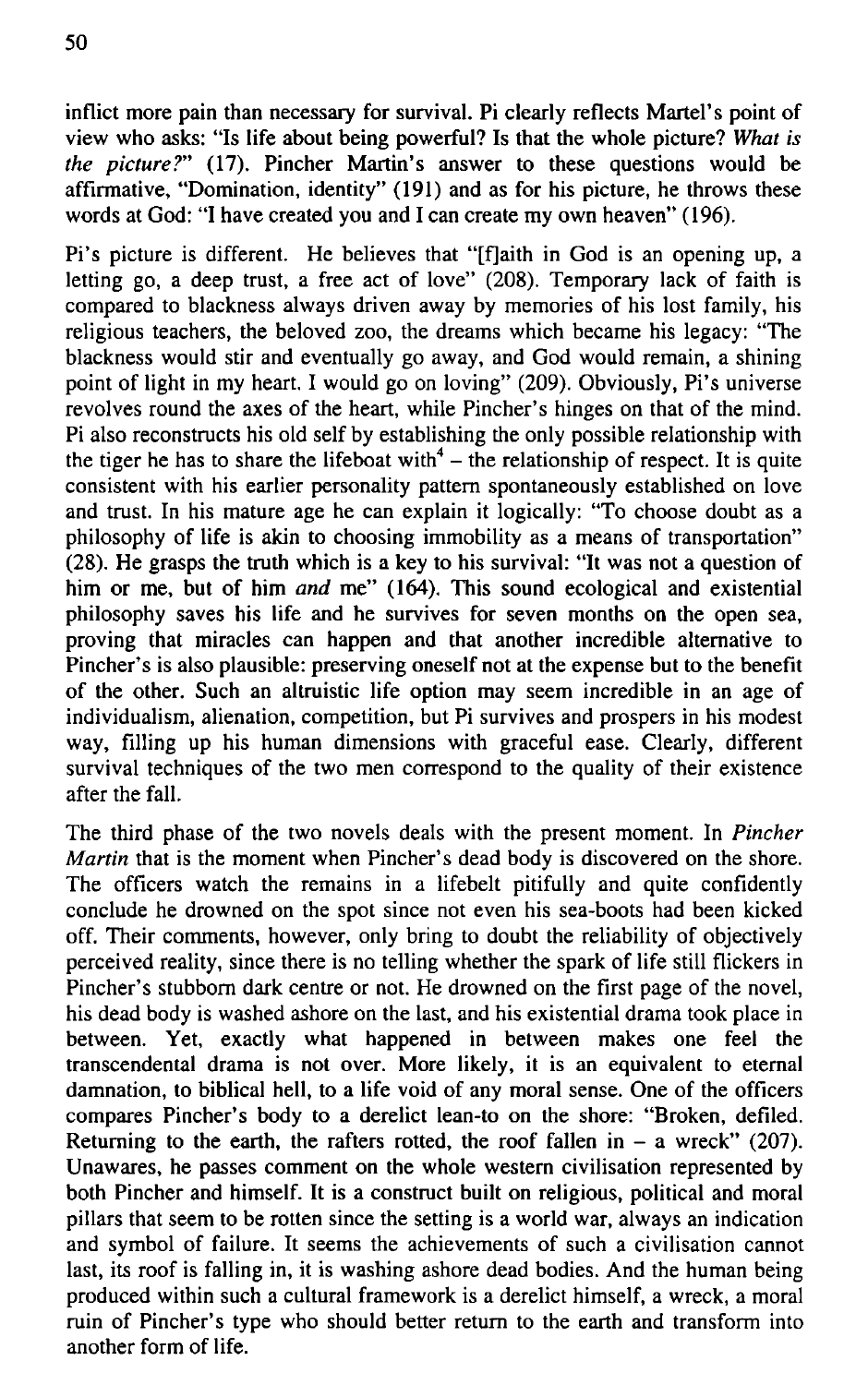This harsh judgement on the European predicament rendered in *Pincher Martin* is certainly encouraged by the altruistic and benevolent alternative embodied in Pi. It is significant that Pi originally does not belong to the European civilisation. His family is an idealised Indian family: the father hard-working and successful owner of a zoo, the mother wise and feminine centre of the household, the elder brother a bullying but loving athlete, the aunts good-hearted but interfering etc. Pi himself is a vegetarian, creative, introspective boy "marching to a different drumbeat of progress" (75) than the one his father was infatuated with. Namely, Mr. Patel believed in the New India supposedly introduced by Gandhi. After India's long colonial period under the British, he was clearly contaminated with the ideas of technological progress, prosperity, innovation, change. Ironically, with "Mrs. Gandhi's dictatorial takeover of the nation" (78) in February 1976, even this enthusiast and patriot decides to move to Canada. Pi states a positive political ideál when he analyses his father's decision:

To prosper, a zoo needs parliamentary government, democratic elections, freedom of speech, freedom of the press, freedom to associate, rule of law and everything else enshrined in India's Constitution. Impossible to enjoy the animals otherwise. Longterm, bad politics is bad for business. (79)

This is also a nut-shell criticism of all governments. As an individual trying to secure well-being for his family, Mr. Patel makes a cmcial decision that will prove fatal to all of them but Pi. He opts for Canada, most probably following a popular belief that it is a safe haven for immigrants, especially after it adopted an official multiculturalism policy in 1971. In his essay on the Canadian model of multiculturalism, Kymlicka explains the presence of a great number of Indián immigrants in Canada:

As a result, the new wave of immigration into Canada which began in the 1960s differed from previous waves in two important respects: 1. The immigrants were selected on a points system based on their skills, education, age and so on, without regard to their race or ethnicity. As a result, the new immigrants were increasingly non-White (and non-Christian), and these 'non-traditional' immigrants now form the majority of Canada's immigrants. 2. The long-standing assimilationist Anglo-conformity model immigrant integration was replaced with a more pluralistic and 'multicultural' model. This new model respected the desire of immigrants to cherish and express their ethnic identity and made a commitment to reform public institutions (e.g. schools, hospitals, police) so as to recognise and accommodate this immigrant ethnicity. (Kymlicka, 12)

In line with this, Mr. Patel was hoping for "the political, economic or sociál stability of a democracy" (Kymlicka, 17) he did not enjoy in India. He sailed Columbus-like, searching for the new world, but taking a reversed route: Columbus was searching for India while these disillusioned Indians were heading towards the last promised land of all - Canada of 1977.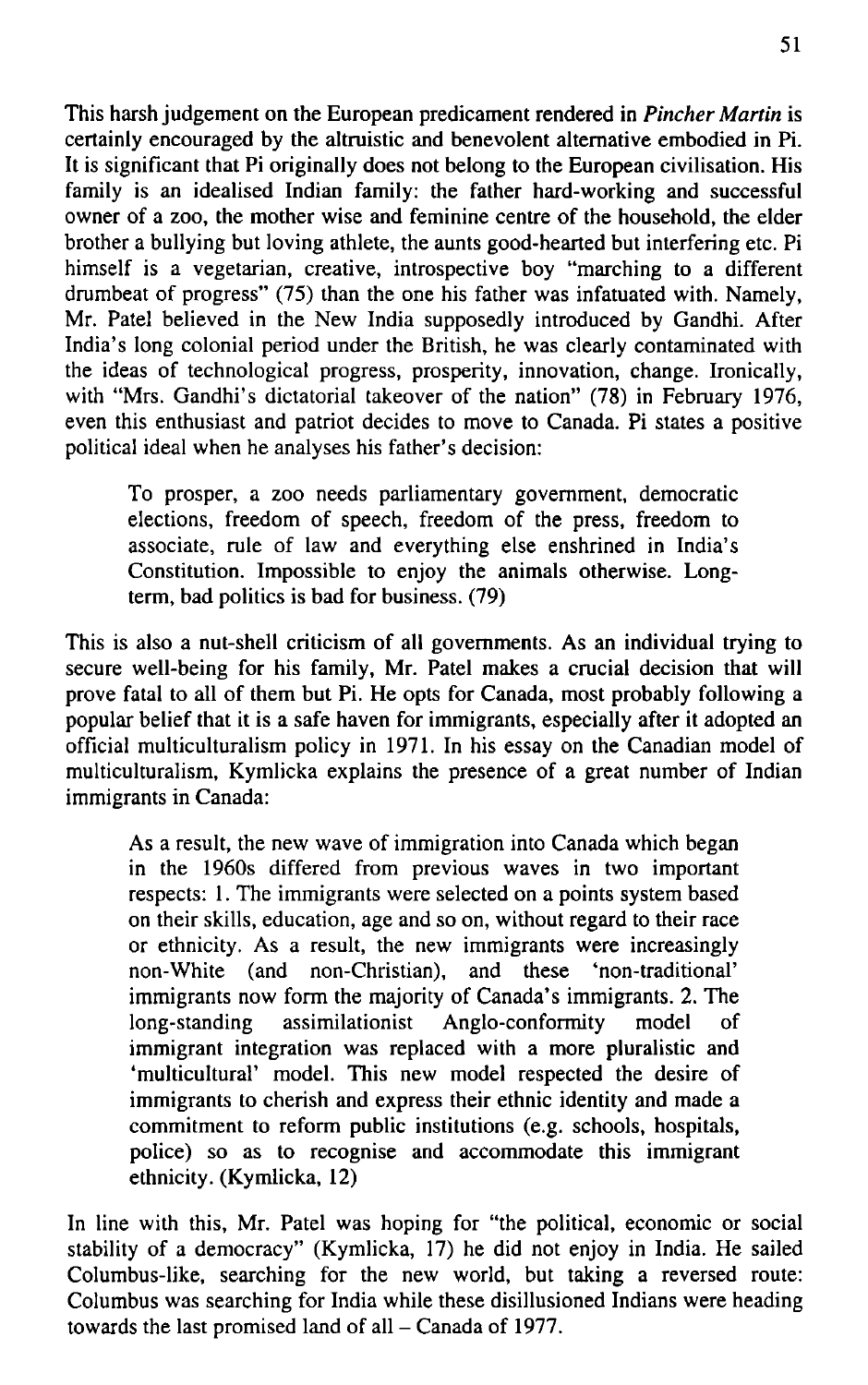The third phase of the novel *Life of Pi* outlines the present moment in Canada through Pi's experience. It has been Pi's new homeland for over 20 years since his rescue and he is an almost ideal case of successful immigrant integration. Homeless and parentless, he was adopted by a good Quebecois family, educated and afterwards employed, well-settled and married, with two children, a dog and a cat. The only visible evidence of his castaway experience is a house full of food and warm clothes he puts on regardless of the weather.

Multicultural Canada celebrates and welcomes diversity within the policy of the cultural mosaic. However, disintegration of immigrant cultures seems inevitable "as successive generations become upwardly mobile and willingly absorbed" (Moran, 425) into the mosaic which is nevertheless Canadian. Through intermarriage and social adaptation the cultural and racial identity of the Indian, and other immigrants, gradually fades and loses its significance despite all the institutional efforts to preserve it. What gains in importance is the individual profile, regardless of ethnicity or culture, and even regardless of the points system. In this sense, a third novel is required which would give Pincher another chance. It is questionable whether Pincher Martin, rescued and domesticated in Canada, would have preserved his old self, becoming a ruthless and egoistic actor, despite a generally tolerant atmosphere.

On the other hand, Pi's accommodation to Canada proves that an authentic and originál personality capable of reconciling opposites can further develop in a favourable social climate. He also remains true to his old self and studies seemingly incompatible disciplines, religion and zoology, finding in both a satisfactory answer to the question of freedom. He perceives interesting common points between them such as anthropomorphism: "The obsession with putting ourselves at the centre of everything is the bane not only of theologians but also of zoologists" (31). After rescue, Pi goes on living his childish dream of loving God and turns his home into a temple of three religions. On the individual level, he contributes to Canada what its official policy propagates, toleration. Belonging to the category of the prolific, he finds connections where other people usually do not see them: "Hindu, in their capacity for love, are indeed hairless Christians, just as Muslims, in the way they see God in everything, are bearded Hindus, and Christians, in their devotion to God, are hat-wearing Muslims" (50). Pi is a spiritual peacemaker who speaks the language of love not hate, like Pincher Martin so that his insights into human nature are a plea against violence and aggression: "For evil in the open is but evil from within that has been let out. The main battlefield for good is not the open ground of the public arena but the small clearing of each heart" (71). Being an archetypal devourer, Pincher may never perceive the evil outside as the projection of his own evil. In all these points Pi is, unlike Pincher, ideally human, and it may be significant that the place where he is allowed free expression of his humanity is his new homeland. According to Martel, who, unlike Golding, is an optimist, "This story has a happy ending" (93). Though half a century divides the two novels, their authors may have pinned down the basic distinction between the Old and the New world, the category of hope. It seems there was no hope for Pincher Martin, while Piscine Molitor survived because his hope survived all ordeals. If re-directing identity-coordinates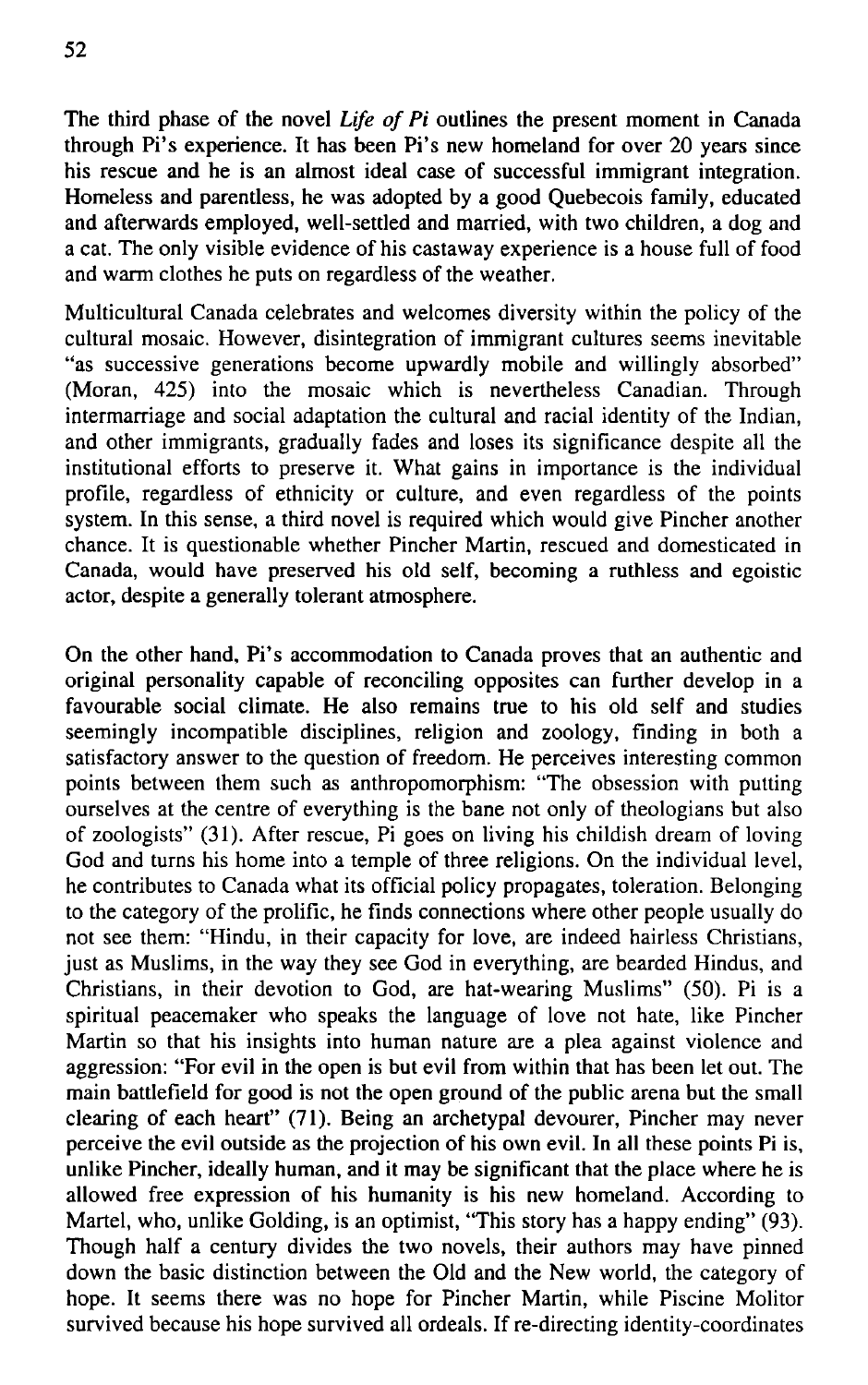from the devourer towards the prolific is at all possible, then Canada may be a plausible place for the transformation.

### Endnotes

1. The phrase was used by Marco Adria in the context of cultural production: "Cultural expression is a process of finding coordinates. The cultural producer tries to find a 'space' within which to make a connection to an audience. The 'space' is defined by both physical and temporal boundaries." The same categories will be employed in this paper with some modifications (Adria, 125).

2. Widdis is one of the critics who refer to Frye and his question of the highest priority: Where is here?, within the context of regional borders in Canada: "He [an individual] asks himself "Where is here?" but this leads him into unchartered territory. In this quest, the voyaguer must recognize that a body of cultural assumptions, formed by regional/local consciousness, influences an appreciation of the nature of Canada and filters its imagery. Frye reasons that an individual's 'Here' is neither static nor complete but continually evolves as new ideas, events and experiences permeate one's consciousness" (Widdis, 52).

3. It seems apparent that Martel has been reading Golding. There are many instances in his *Life of Pi* which echo images and ideas Golding used in his works. For example, in this context Martel's narrator says: "It's astonishing what you hear when you're alone in the blackness of your dying mind" (242). The following sentence commenting Pi's delight at understanding the tiger reminds one of Golding's astonishment at sea life: "It was something to pull me out of my limited mortal ways and thrust me into a state of exalted wonder"  $(233)$ . Or a direct reference to *The Inheritors:* "It was frightening, the extent to which a full belly made for a good mood" (213).

4. What makes *Life of Pi* an excellent read, especially for young people, is that Martel explains all points in very unintrusive poetic language. The whole paragraph is worth quoting: "I had to tame him. It was at that moment that I realised this necessity. It was not a question of him or me, but of him *and* me. We were, literally and figuratively, in the same boat. We would live - or we would die - together. He might be killed in an accident, or he could die shortly of natural causes, but it would be foolosh to count on such an eventuality. More likely the worst would happen: the simple passage of time, in which his animal toughness would easily outlast my human frailty. Only if I tamed him could I possibly triek him into dying first, if we had to come to that sorry business" (164).

## Works cited

Adria, Marco. "Some Comparisons of Conceptions of Time and Space in Canada". *British Journal of Canadian Studies* Volume Eleven, Number One 1996. 125-132.

Burgess, Anthony. *English Literatuře.* London: Longman, 1974. Golding, William. *Pincher Martin.* London: Faber and Faber, 1956.